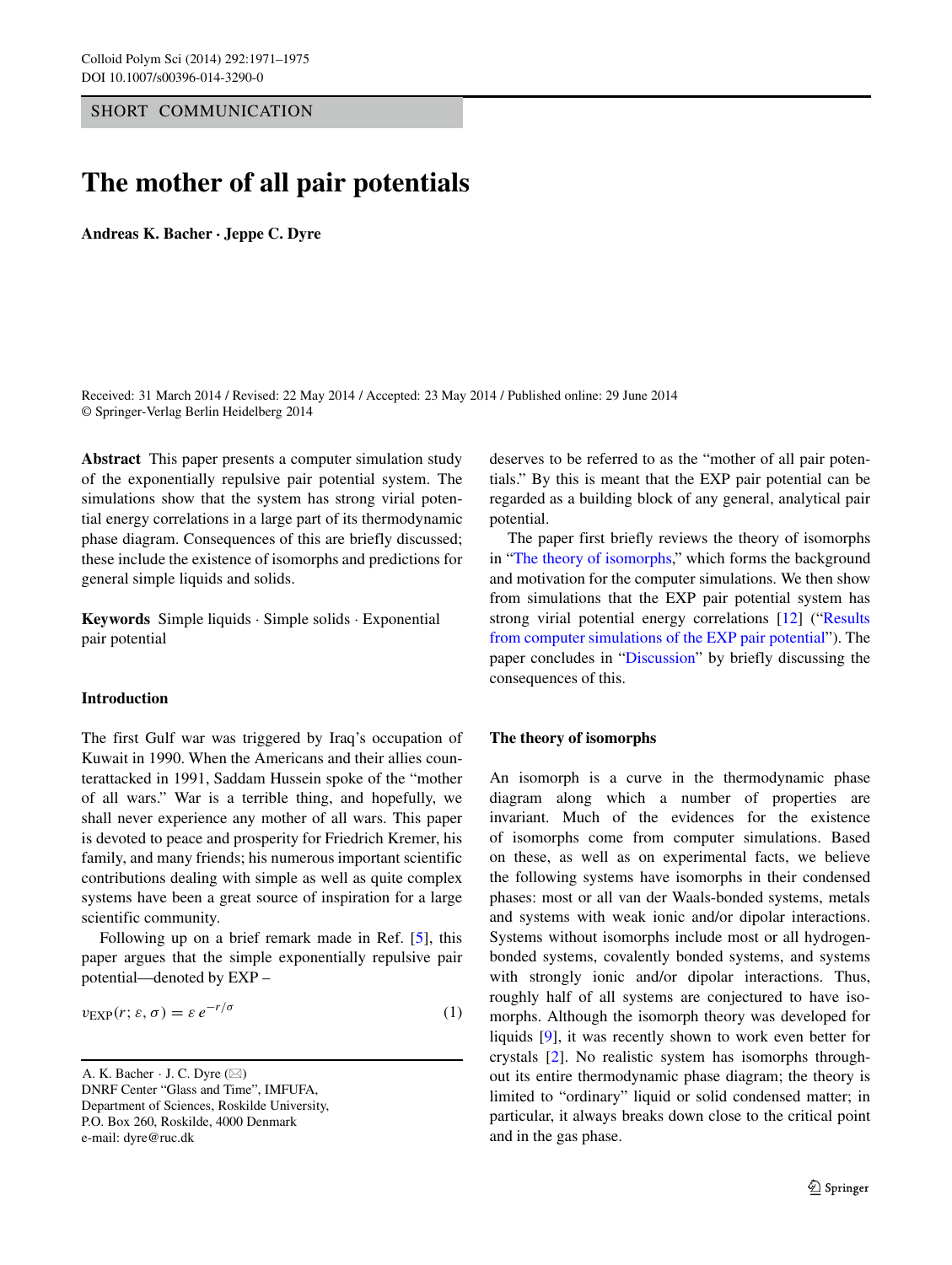The isomorph theory has been reviewed recently in Refs. [\[11,](#page-4-4) [13,](#page-4-5) and in Dyre (2014) Hidden scale invariance in condensed matter. submitted to J Phys Chem B] to which the reader is referred for details. Here, we limit ourselves to summarizing the points needed to understand the simulations.

An isomorph is a curve in the thermodynamic phase diagram defined as the equivalence class of the following equivalence relation: Two state points with density (i.e., number of particles divided by the volume) and temperature  $(\rho_1, T_1)$  and  $(\rho_2, T_2)$ , respectively, are equivalent if pairs of configurations from each of the state points, which scale uniformly into one another, have the same canonical probability. If the potential energy as a function of all particle coordinates  $\mathbf{R} \equiv (\mathbf{r}_1, \dots \mathbf{r}_N)$  is denoted by  $U(\mathbf{R})$ , this translates into the condition [\[9\]](#page-4-2)

<span id="page-1-0"></span>
$$
\exp\left[-U(\rho_1^{-1/3}\tilde{\mathbf{R}})/k_BT_1\right] = C_{12}\exp\left[-U(\rho_2^{-1/3}\tilde{\mathbf{R}})/k_BT_2\right]
$$
\n(2)

in which  $\tilde{\mathbf{R}} = \rho^{1/3} \mathbf{R}$  is the so-called reduced coordinate of the configuration **R** at density  $\rho$ . The value of the constant  $C_{12}$ , which depends on the state points but not on the two configurations, is irrelevant for (much of) the statistical mechanics at the two state points because when the probabilities are normalized, Eq. [\(2\)](#page-1-0) implies identical probabilities of scaled configurations, independent of the value of  $C_{12}$ .

The isomorph concept is only approximate—we do not require exact equality in Eq. [\(2\)](#page-1-0) nor do we require that Eq. [\(2\)](#page-1-0) is obeyed for all configurations as long as it applies for all the physically relevant ones [\[9\]](#page-4-2). Along an isomorph structure and dynamics are invariant when given in the socalled reduced units defined by the energy unit  $k_BT$ , length unit  $\rho^{-1/3}$ , and time unit  $\rho^{-1/3}\sqrt{m/k_BT}$  where *m* is the particle mass. Moreover, the isochoric heat capacity and the excess entropy  $S_{ex}$  (the entropy minus that of an ideal gas at same density and temperature) are isomorph invariants.

In computer simulations, an isomorph is identified by making use of the following general, statistical-mechanical relation for the so-called density-scaling exponent  $\gamma$  (in which *W* is the virial defined by  $W(\mathbf{R}) \equiv -1/3 \mathbf{R} \cdot \nabla U(\mathbf{R})$ , which gives the contribution to the pressure times volume from the interactions),

<span id="page-1-1"></span>
$$
\gamma \equiv \left(\frac{\partial \ln T}{\partial \ln \rho}\right)_{S_{\text{ex}}} = \frac{\langle \Delta W \Delta U \rangle}{\langle (\Delta U)^2 \rangle}.
$$
 (3)

The averages on the right-hand side are *NVT* canonical averages that are easily calculated from an equilibrium simulation at a given state point. To trace out an isomorph in the thermodynamic phase diagram, one proceeds as follows. From an initial state point, density is changed slightly, for instance, by 1 %. Then, temperature is changed by  $\gamma$ % in order to have constant  $S_{\text{ex}}$ , i.e., to stay on the isomorph. After equilibration at the new state point, a new  $\gamma$  is calculated, etc. In this way, the isomorph is traced out step by step. For small density changes  $\gamma$  may be regarded as constant, and integration of Eq. [\(3\)](#page-1-1) tells us that isomorphs are given by  $\rho^{\gamma}/T =$  Const. This is the so-called power-law density-scaling relation [\[7,](#page-4-6) [14\]](#page-4-7). In experiments on viscous, glass-forming liquids, one makes use of the fact that the reduced relaxation time is isomorph invariant and identifies an isomorph with an isochrone (these are systems for which the difference between reduced and actual relaxation time is insignificant).

As mentioned, not all systems have isomorphs. How to identify which systems have good isomorphs? A convenient test checks for virial potential-energy correlations in the *NVT* thermal-equilibrium fluctuations. If these are strong—typically quantified by requiring the Pearson correlation coefficient to be larger than 0.9—the system has good isomorphs and vice versa (Appendix A of Ref. [\[9\]](#page-4-2)).

We originally called systems with isomorphs and strong virial potential energy correlations for "strongly correlating liquids," but that term kept being confused with "strongly correlated quantum systems." Systems with isomorphs have simple properties, so a good name would be "simple systems." However, the term "simple liquid" is already defined and used 50 years ago as a system of particles interacting via pairwise additive forces. As a consequence, systems with isomorphs are now referred to as "Roskilde-simple systems" or just "Roskilde systems" [\[6,](#page-4-8) [11\]](#page-4-4).

<span id="page-1-2"></span>The most concise formulation of the isomorph theory is based on the following recently derived "hidden scale invariance" identity [\[4\]](#page-4-9)

$$
U(\mathbf{R}) \cong h(\rho)\tilde{\Phi}(\tilde{\mathbf{R}}) + g(\rho).
$$
 (4)

Here,  $\Phi(\mathbf{R})$  is a dimensionless function of the dimensionless configuration variable  $\tilde{\mathbf{R}}$ , which in particular involves neither the characteristic energy of the potential  $\varepsilon$  nor its characteristic length  $\sigma$ . Since all of structure and dynamics are contained in this function, systems obeying Eq. [\(4\)](#page-1-2) are scale invariant. Equation [\(4\)](#page-1-2) states that upon a change of density, the only thing that happens to the potential energy surface is an overall linear affine scaling. The function  $h(\rho)$ gives the density-dependent scaling of the potential energy surface (which is compensated along an isomorph since  $T \propto h(\rho)$ ). The function  $g(\rho)$  gives the "vertical" displacement of the potential energies, which has no influence on the dynamics and only influences the free energy and the so-called cold pressure.

The connection to the isomorph theory is that a system has good isomorphs—is Roskilde simple—if and only if it obeys Eq. [\(4\)](#page-1-2). In fact, the properties of such systems are all easily derived from Eq. [\(4\)](#page-1-2) (see the recent paper Ref.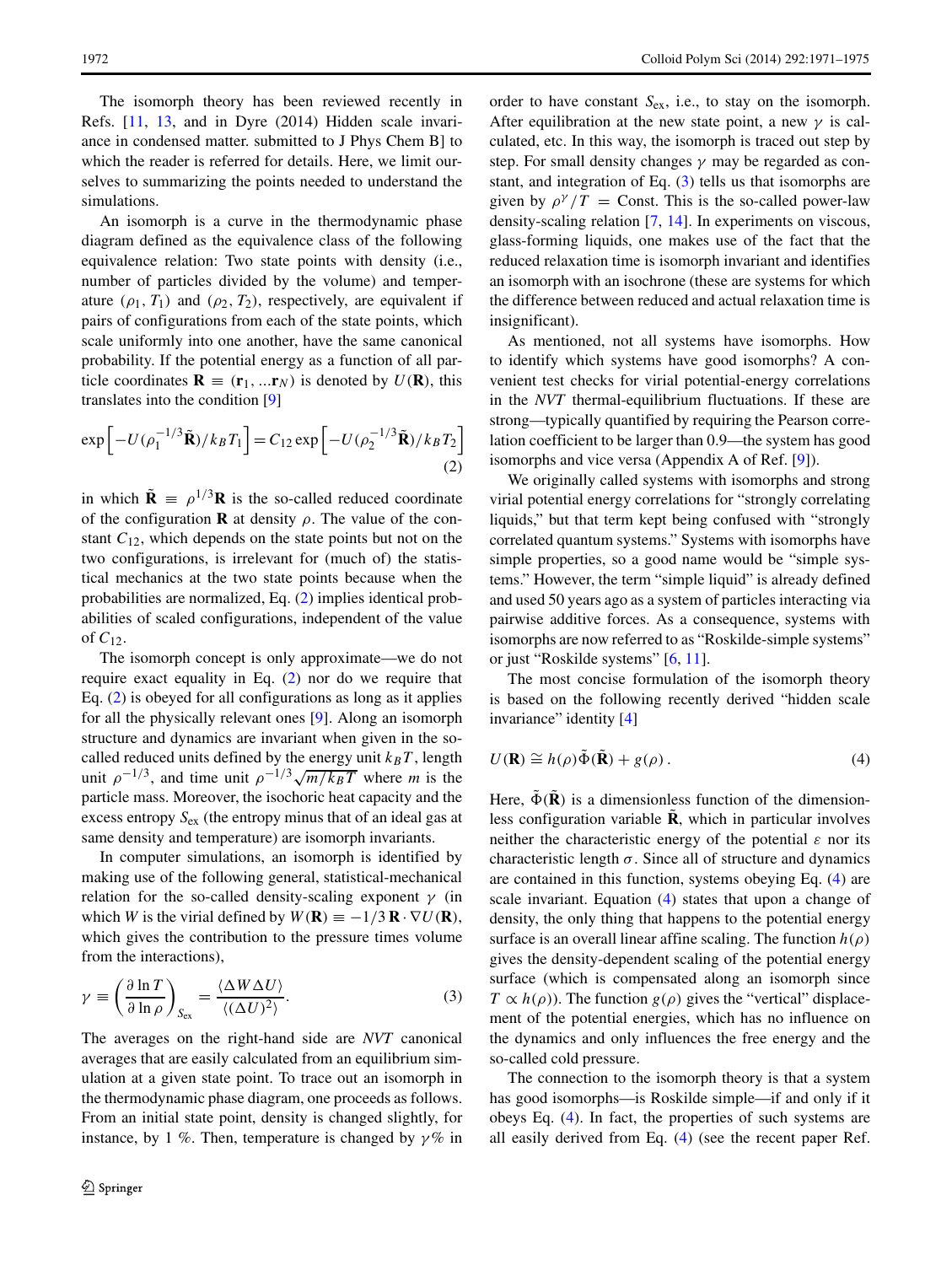<span id="page-2-1"></span>

**Fig. 1** Fluctuations in the potential energy and the virial of the EXP system over 300 time steps of a computer simulation of the state point  $(\tilde{\rho}, \tilde{T}) = (10^{-3}, 10^{-4})$  at which  $R > 0.99$   $(\tilde{\rho} \equiv \rho \sigma^3$  and  $\tilde{T} = k_B T/\varepsilon$ . The fluctuations of both potential energy and virial are calculated as derivations from the mean. In order to allow for an easy comparison to the virial fluctuations, the fluctuations in potential energy were rescaled by multiplying with the standard deviation of *W* and dividing by the standard deviation of *U*

[\[4\]](#page-4-9)). The many simple properties of Roskilde-simple liquids have been detailed in previous publications, e.g., Refs.  $[9-11]$  $[9-11]$ , and will not be repeated here. A much less studied fact is that crystalline solids also can have isomorphs; in fact, the predicted isomorph invariants appear to apply better for solids than for liquids [\[2\]](#page-4-3). In this regard, it is interesting to note that the melting line itself is an isomorph, a fact that explains the several invariants that have been reported along this line, e.g., the excess entropy, the reduced viscosity, the pair distribution function, etc. (see Ref. [\[5\]](#page-4-0) and its references). For instance [\[5,](#page-4-0) [9\]](#page-4-2), the isomorph theory is consistent with the famous Lindemann melting criterion and its pressure independence, the criterion according to which melting takes place when the atoms' thermal vibration amplitude upon heating reaches a certain fraction of the nearest-neighbor distance [\[8,](#page-4-10) [15\]](#page-4-11).

# <span id="page-2-0"></span>**Results from computer simulations of the EXP pair potential**

We simulated 1,000 particles interacting via the EXP pair potential at several thermodynamic state points in order to investigate whether there are strong correlations in the thermal equilibrium constant-volume fluctuations of virial and potential energy. The simulations used the Roskilde University Molecular Dynamics (RUMD) code for GPU computing [\[1\]](#page-4-12) and were all carried out in the standard *NVT* ensemble with a Nose-Hoover thermostat with a time step of 0.0025 in LJ units. A shifted forces' cutoff at  $r = 2\rho^{-1/3}$  was used throughout, which is

<span id="page-2-2"></span>**Table 1** Table of virial potential-energy correlation coefficients for low-density low-temperature state points of the EXP system

|                                        |      | Temperature $(\tilde{T}) \cdot 10^{-3}$ |       |       |       |       |       |       |       |       |       |
|----------------------------------------|------|-----------------------------------------|-------|-------|-------|-------|-------|-------|-------|-------|-------|
|                                        |      | 0.05                                    | 0.1   | 0.2   | 0.3   | 0.5   | 0.8   | 1.25  | 2.00  | 3.33  | 10.0  |
| Density $(\tilde{\rho}) \cdot 10^{-3}$ | 0.13 | 0.996                                   | 0.996 | 0.995 | 0.994 | 0.993 | 0.992 | 0.991 | 0.989 | 0.988 | 0.981 |
|                                        | 0.22 | 0.996                                   | 0.996 | 0.995 | 0.994 | 0.993 | 0.992 | 0.991 | 0.990 | 0.988 | 0.981 |
|                                        | 0.34 | 0.997                                   | 0.996 | 0.995 | 0.994 | 0.993 | 0.992 | 0.991 | 0.990 | 0.988 | 0.981 |
|                                        | 0.51 | 0.997                                   | 0.996 | 0.995 | 0.995 | 0.994 | 0.993 | 0.991 | 0.990 | 0.988 | 0.981 |
|                                        | 0.73 | 0.997                                   | 0.996 | 0.995 | 0.995 | 0.994 | 0.993 | 0.992 | 0.990 | 0.988 | 0.981 |
|                                        | 1.00 | 0.997                                   | 0.997 | 0.996 | 0.995 | 0.994 | 0.993 | 0.992 | 0.990 | 0.988 | 0.981 |
|                                        | 1.33 | 0.998                                   | 0.997 | 0.996 | 0.995 | 0.994 | 0.993 | 0.992 | 0.990 | 0.988 | 0.980 |
|                                        | 1.73 | 0.998                                   | 0.997 | 0.996 | 0.995 | 0.994 | 0.993 | 0.992 | 0.990 | 0.988 | 0.981 |
|                                        | 2.20 | 0.998                                   | 0.997 | 0.996 | 0.996 | 0.994 | 0.993 | 0.992 | 0.990 | 0.988 | 0.980 |
|                                        | 2.74 | 0.997                                   | 0.997 | 0.996 | 0.996 | 0.994 | 0.993 | 0.992 | 0.990 | 0.988 | 0.980 |
|                                        | 3.37 | 0.997                                   | 0.997 | 1.000 | 0.995 | 0.994 | 0.993 | 0.992 | 0.990 | 0.987 | 0.979 |
|                                        | 4.10 | 0.992                                   | 0.996 | 0.996 | 0.995 | 0.994 | 0.993 | 0.992 | 0.990 | 0.987 | 0.978 |
|                                        | 4.91 | 0.964                                   | 0.992 | 0.996 | 0.995 | 0.993 | 0.992 | 0.991 | 0.989 | 0.986 | 0.977 |
|                                        | 5.83 | 0.980                                   | 0.988 | 0.994 | 0.993 | 0.993 | 0.992 | 0.990 | 0.988 | 0.985 | 0.976 |
|                                        | 6.86 | 0.949                                   | 0.988 | 0.991 | 0.991 | 0.993 | 0.991 | 0.989 | 0.987 | 0.984 | 0.974 |
|                                        | 8.00 | 0.917                                   | 0.960 | 0.984 | 0.986 | 0.992 | 0.989 | 0.988 | 0.986 | 0.983 | 0.972 |
|                                        |      |                                         |       |       |       |       |       |       |       |       |       |

We see that this system obeys the requirement of strong virial potential-energy correlations  $R > 0.9$  [\[9,](#page-4-2) [12\]](#page-4-1) whenever  $k_B T \ll \varepsilon$  and  $\rho \sigma^3 \ll 1$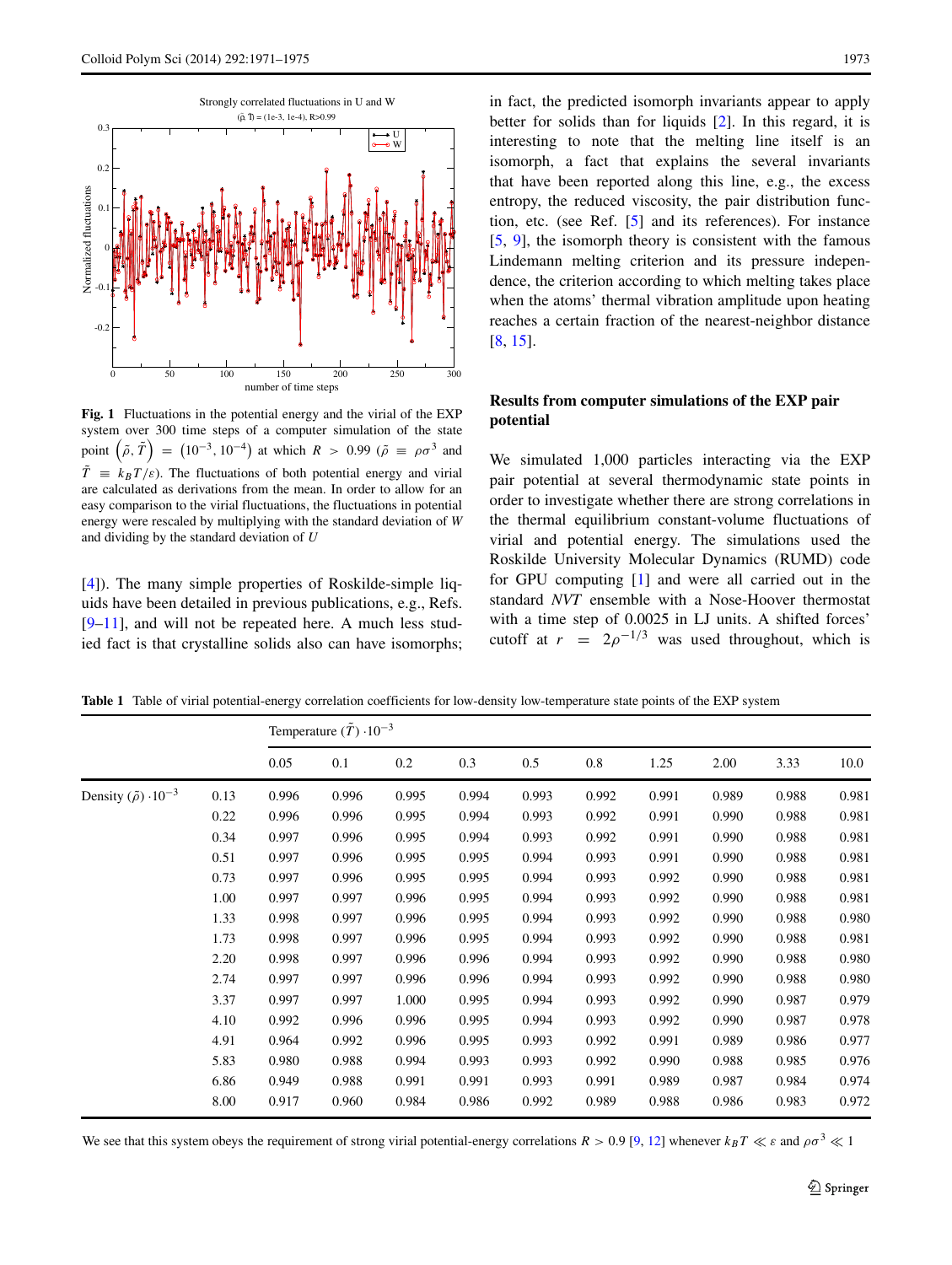considerably larger than the decay length of the EXP function  $\sigma$  in the region of the thermodynamic phase diagram the simulations focused on, the low-density region where  $\rho \sigma^3 \ll 1$ .

At each state point, we evaluated the virial potentialenergy correlation coefficient *R* defined by

$$
R \equiv \frac{\langle \Delta U \Delta W \rangle}{\sqrt{\langle (\Delta U)^2 \rangle \langle (\Delta W)^2 \rangle}}.
$$
\n(5)

Figure [1](#page-2-1) shows a typical snapshot of the the fluctuations of virial (red) and potential energy (black) as functions of time at the state point defined by  $\rho \sigma^3 = 10^{-3}$  and  $k_B T/\varepsilon = 10^{-4}$ . In the figure, the potential energy was rescaled to allow for a comparison to the virial fluctuations. We see that these two quantities correlate strongly, in fact,  $R > 99\%$  at this state point.

Table [1](#page-2-2) shows our simulation results for *R* at several low-density, low-temperature state points. It is clear that the EXP system has strong virial potential energy correlations in the part of its phase diagram where  $\rho \sigma^3 \ll 1$  and  $k_B T/\varepsilon \ll 1$ , which is the focus here. Actually, the criterion  $R > 0.9$  previously used as defining the class of "strongly" correlating" Roskilde liquids is well obeyed. According to the isomorph theory, this implies the existence of good isomorphs [\[9\]](#page-4-2). In order to verify this, we identified a few state points that are approximately isomorphic. Figure [2a](#page-3-1) shows the resulting radial distribution functions in reduced units, and Fig. [2b](#page-3-1) shows the mean square displacement as a function of time for the same state points, also in reduced units. We conclude that isomorph invariance is obeyed to a good approximation.

### <span id="page-3-0"></span>**Discussion**

This paper has shown that the EXP pair potential is Roskilde simple in the low-density, low-temperature part of the thermodynamic phase diagram, i.e., has strong correlations between its thermal equilibrium fluctuations of virial and potential energy.

It is possible to expand an analytical pair potential in terms of inverse power law (IPL) functions. If  $v(r) = \varepsilon \sum_n v_n (r/\sigma)^{-n}$ , one finds because each  $(r/\sigma)^{-n}$ <br>term may itself be written as a sum of EXP functions term may itself be written as a sum of EXP functions that in Eq. [\(4\)](#page-1-2),  $h(\rho) \equiv \varepsilon \sum_n v_n \alpha_n (\rho \sigma^3)^{n/3}$  and  $g(\rho) \equiv \varepsilon \sum_n v_n \beta_n (\rho \sigma^3)^{n/3}$  for some constants  $\alpha_n$  and  $\beta_n$ . We conclude that the EXP pair-potential system—by havconclude that the EXP pair-potential system—by having strong virial potential-energy correlations and being a building block of analytical pair potentials—has the properties which may justify naming it the "mother of all pair potentials."

# Radial distribution function

<span id="page-3-1"></span>

**Fig. 2 a** Radial distribution functions and **b** mean square displacement as a function of time, both in reduced units, along an isomorph, demonstrating isomorph invariance

In hindsight, it may seem puzzling that the EXP pair potential never became one of the standard pair potentials used in numerical studies. The reason is probably that purely repulsive pair potentials were always considered to be unphysical because they have no liquid "bound state" of negative potential energy and, consequently, no liquid-gas phase transition. The isomorph theory questions this paradigm, however, by having no need to distinguish sharply between potentials with and without bound states. The theory, incidentally, also questions the standard liquid-state paradigm that repulsive and attractive forces play distinct roles for the physics of liquids. For a more detailed discussion of this, the reader is referred to Ref. [\[3\]](#page-4-13).